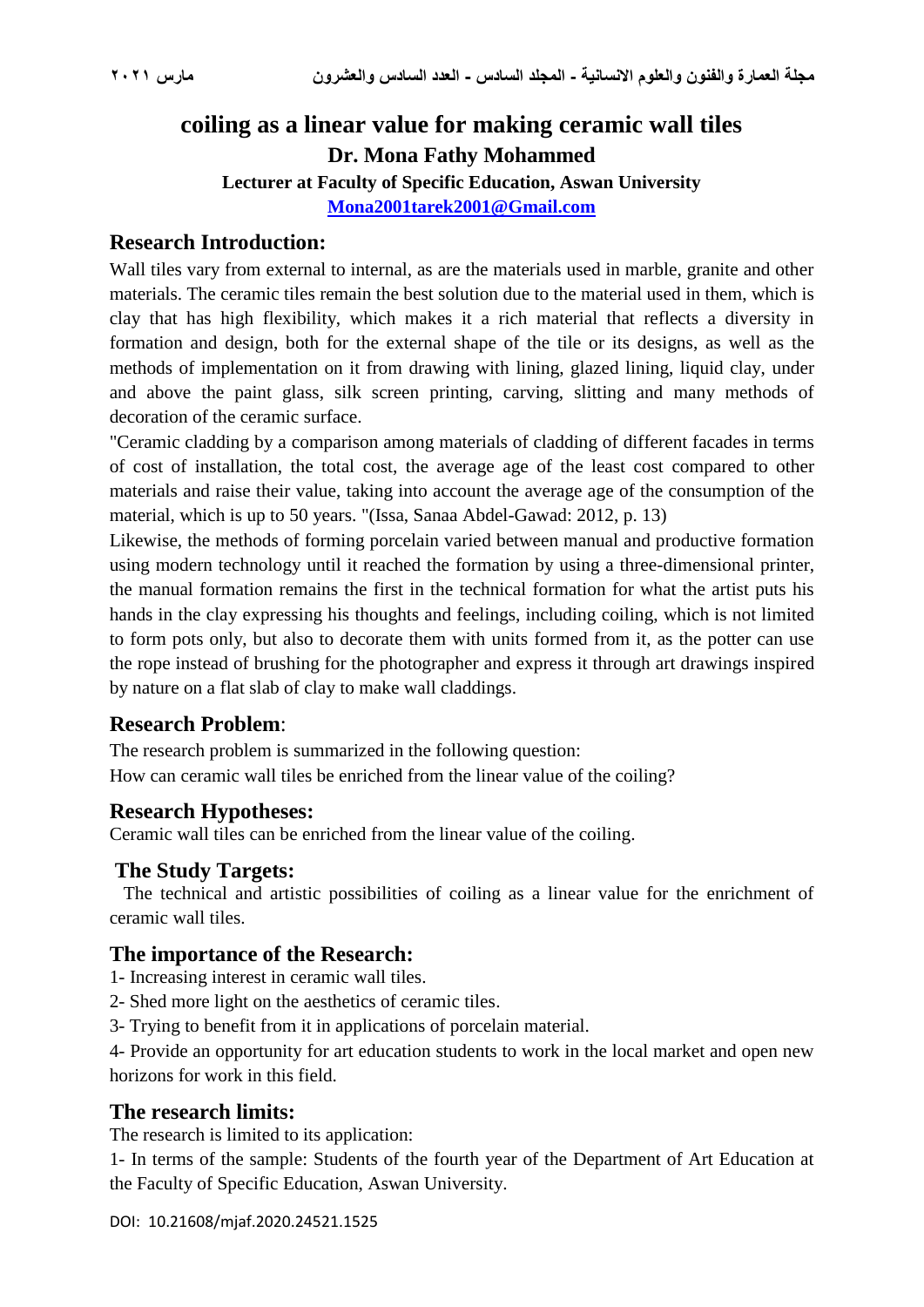2- In terms of materials: on clay, white glaze, and oxides of color (copper - manganese chrome - cobalt), stains (red - yellow - purple).

3- In terms of the quality of wall coatings: it is limited to internal wall coatings.

## **Research Methodology:**

- The experimental research on the fourth -year students at the Faculty of Specific Education, Aswan University, follows.

#### **Firstly, the Conceptual Framework:**

1- A brief history of the wall tiles.

- 2- coiling.
- 3- Line as an element of design.

4- coiling as a linear value.

#### **Secondly: The practical framework:**

The research is based on a student experiment to make ceramic wall tiles through the following:

• Creating designs inspired by natural and ancient Egyptian art, which can be expressed in coiling on ceramic tiles.

Make ceramic tiles 25 cm x 25 cm with coiling.

• Coloring the tiles with glass paints and colored glass bushings.

• Application of the graduation project for students in the fourth year of the Faculty of Specific Education, Aswan University, to produce murals.

• Application of wall coverings at the Nubian Museum in Aswan.

The mural is "everything that forms the wall, whether in color, or materials, or what is attached to it and is part of the building, and it can be external murals (outside the building) or internal (inside the building) and each type differs in its formation from the other due to the conditions of the surrounding environment and its external influences." (Hamza, Mona Sayed Ramadan: 2019, p. 608)

In this research, ceramic tiles are colorful interior ceramic wall tiles by coiling, which are intended to cover the walls for decoration and beauty.

### **Historical background about the wall tiles:**

Egypt knew ceramic tiles in the era of the Old Kingdom, as it was used to cover the walls of the lower rooms of the Saqqara the step Pyramid (Khalifa, Rabee Hamid: 2004, p. 31). Figures numbers (1, 2), where the common method of decorating the walls was by using marble and stone for their availability in the country as for ceramic tiles in their known form, Egypt did not know them except in the Mamluk era and its use was very limited.

### **In the Islamic era:**

The production of ceramic tiles in Iran was famous, as it was used in wall cladding through the artistic overlap between the shape of the ceramic tiles and the composition in the architectural design in rhythmic diversity and creative compatibility. (Al-Rifai, Ansar Muhammad Awad: 2010, p. 103)

### **As for the modern era:**

a big boom occurred in the tiles industry that started in Italy in 1970 where single burner tiles and photocatalytic tiles were produced, as well as intelligent tiles, which consist of a smart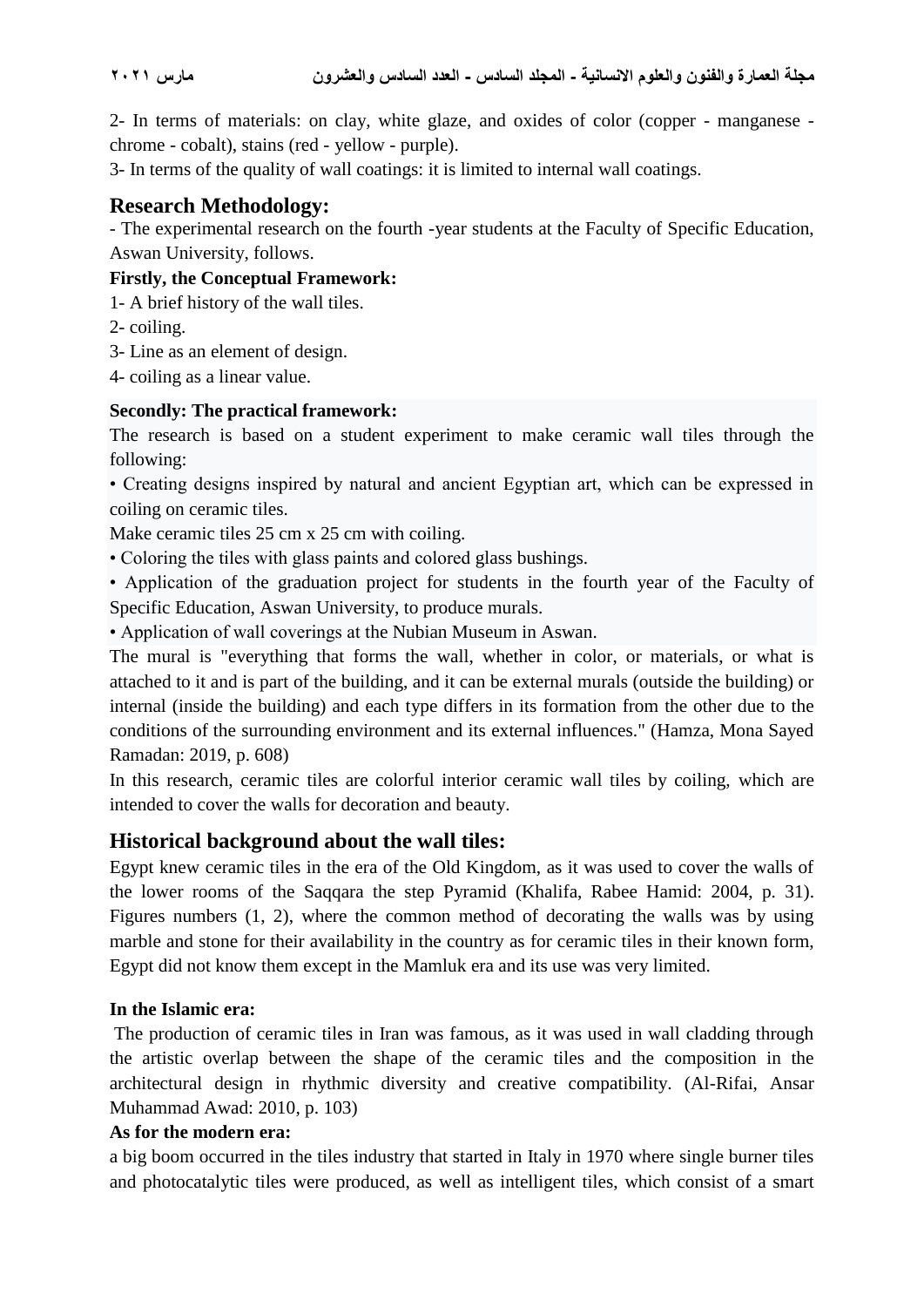layer applied to the surface of the tile that has a thermal sensitivity as the degree of surface color changes with temperature changes, the gradient from blue to red, from cold to hot. (Issa, Sanaa Abdel-Gawad: 2012, pp. 9-12)

**In this research**, a coiling method was used, and it is one of the oldest methods used in the formation of ceramic, not only to form ceramic vessels but also using it as an aesthetic element of the building itself, as well as, using it as a structural element, this allows the ropes to retain their unique entity even if they become flat or compact. Its use in this research to form ceramic tiles.

Using the coiling by a clay-like a line, in which line is an essential element of the design elements, but the line on the paper is two-dimensional visually perceived, whereas the rope is formed by clay concrete that has a diameter, the shape of which varies according to its formation is straight, refractive, curved, as well as its diameter changes and these changes dependent on the function required for the design that affects the characteristics of the line or the clay cord and its nature according to the shape resulting from the convergence of many lines, forming regular or irregular shapes, more than one type of line may participate in dividing the area to be designed into areas, geometric shapes or designs derived from nature or heritage.

The design principles such as rhythm, unity, and a balance must also be achieved through it, moreover, through diversity in the thickness of the rope, its length, and its movement in the ceramic design if it is horizontal, vertical, or circular, leaving a palpable texture and a set of visible shades, bonding and movement.

We see the line in nature represented by the lines of branches of plants, trees, and palms, a convergence of waves, swirling water, spiral plants such as ivy ....... etc.

To take advantage of the line in the design to translate it for coiling, to make ceramic tiles, you must take advantage of the line with its different types, conditions, directions to make designs inspired by nature and heritage such as the use of the curved line to create the water of the Nile and palm trees, plus some symbols from ancient Egyptian art and Nubian art achieving a dynamic rhythm, contrast and balance between the shape and the space.

We should not lose sight of the importance of color in the second stage after coiling, especially in wall tiles, as it contributes to highlighting the design and completes its artistic creations that have no limits. The methods of its application are among the most important factors for its success.

### **What is required:**

1- Taking advantage of the linear values in making various designs derived from nature or heritage.

2- Use coiling in the implementation of the previous designs in an area of 25 x 25 cm, suitable for wall tiles, taking into account the shape and floor, and taking into account the possibility of coiling.

3- Coloring the resulting ceramic tiles with colored glass paints.

### **Search steps:**

**First:** applying the experiment to the fourth-year students in the Department of Art Education, Aswan University.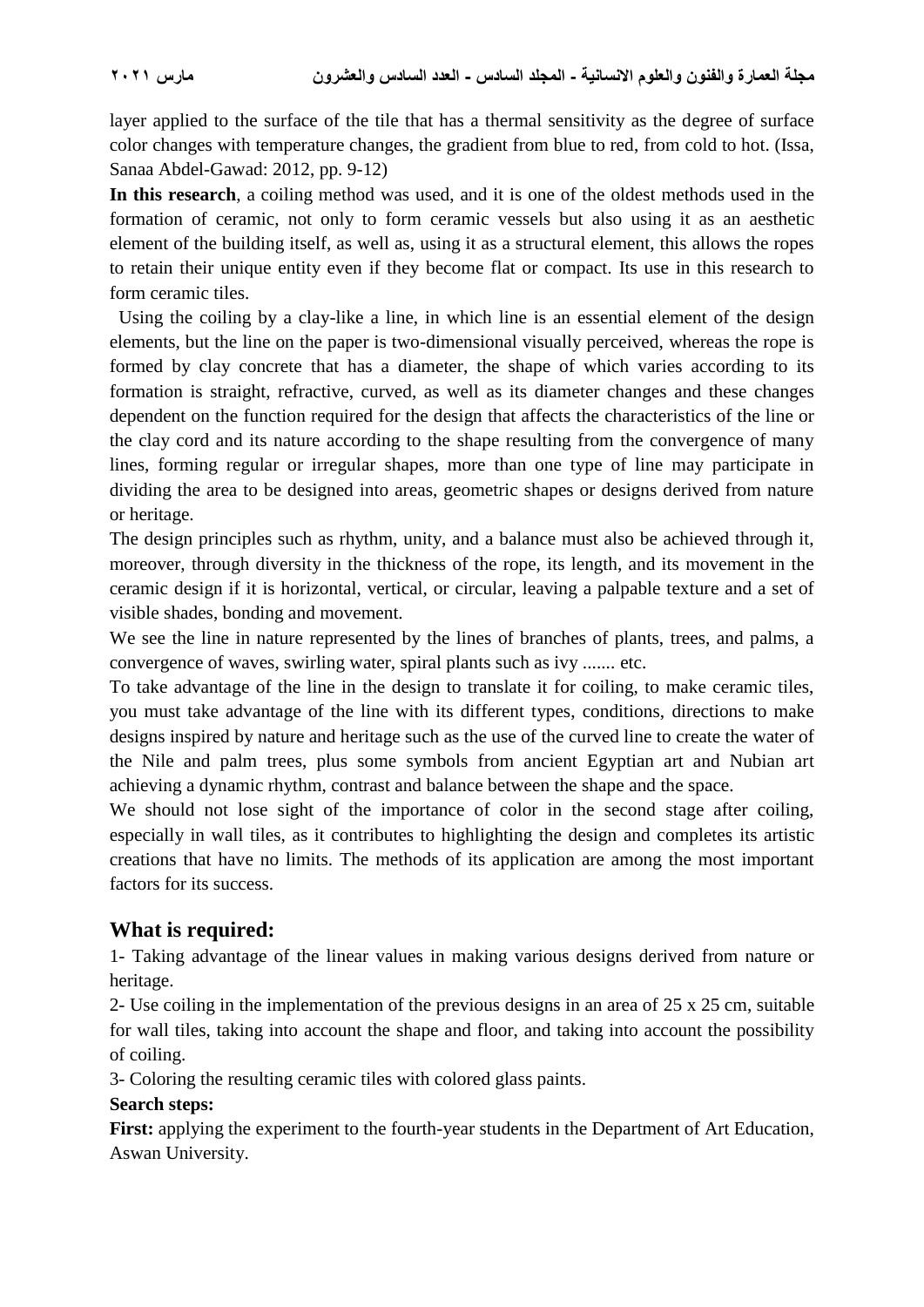**Second:** The work of producing many tiles and fixing them to a wall through the 16 students of the Graduation Project in Porcelain (from the fourth year).

### **First, applying the experiment to the fourth year students:**

1- Explain the idea of the project to students, its goal and its importance in the labor market.

- 2- Make suitable designs for coiling to make ceramic tiles.
- 3- Choosing the appropriate designs for implementation, which is done through:
- Placing the design paper in the wood frame area (Picture No. 1).
- Executing the design by forming the cords with care to ensure contrast and harmony in the shape and diameter of the cords formed (Picture No. 2).

 Merging the ropes well on the visible surface and adding clay, making sure that the student does not press down so as not to blur the shape of the rope and turn it (Picture No. 3).

• Completing the height of the remaining wooden frame with mud, making sure that there are no air voids during the addition (Picture No. 4).

- Turning the wooden frame and removing the formed slab from it, where the shape of the design appears on the other surface (Picture No. 5).
- Make a gypsum template for each tile to clone a number of them, clean the gypsum mold, and allow it to dry well (Picture No. 6).
- Cloning the required number of each slab through the gypsum mold (Picture No. 7).

 Emptying small squares on the exposed surface to reduce the thickness of the slab and to help secure it to the wall (Picture No. 8).

- 4- Good drying of tiles.
- 5- Burning tiles, first burning and leveling at a temperature of 950 ° C.
- 6- Coloring the tiles with the glass lining.
- 7- Spray tiles with clear glass paint to ensure easy cleanliness and dust adhesion.
- 8- Settle the tiles at a temperature of 1000 ° C.





Picture No. (5) **Picture No. (6)** Picture No. (7) **Picture No. (8)** Picture No. (8)







 **Picture No. (1) Picture No. (2) Picture No. (3) Picture No. (4)**





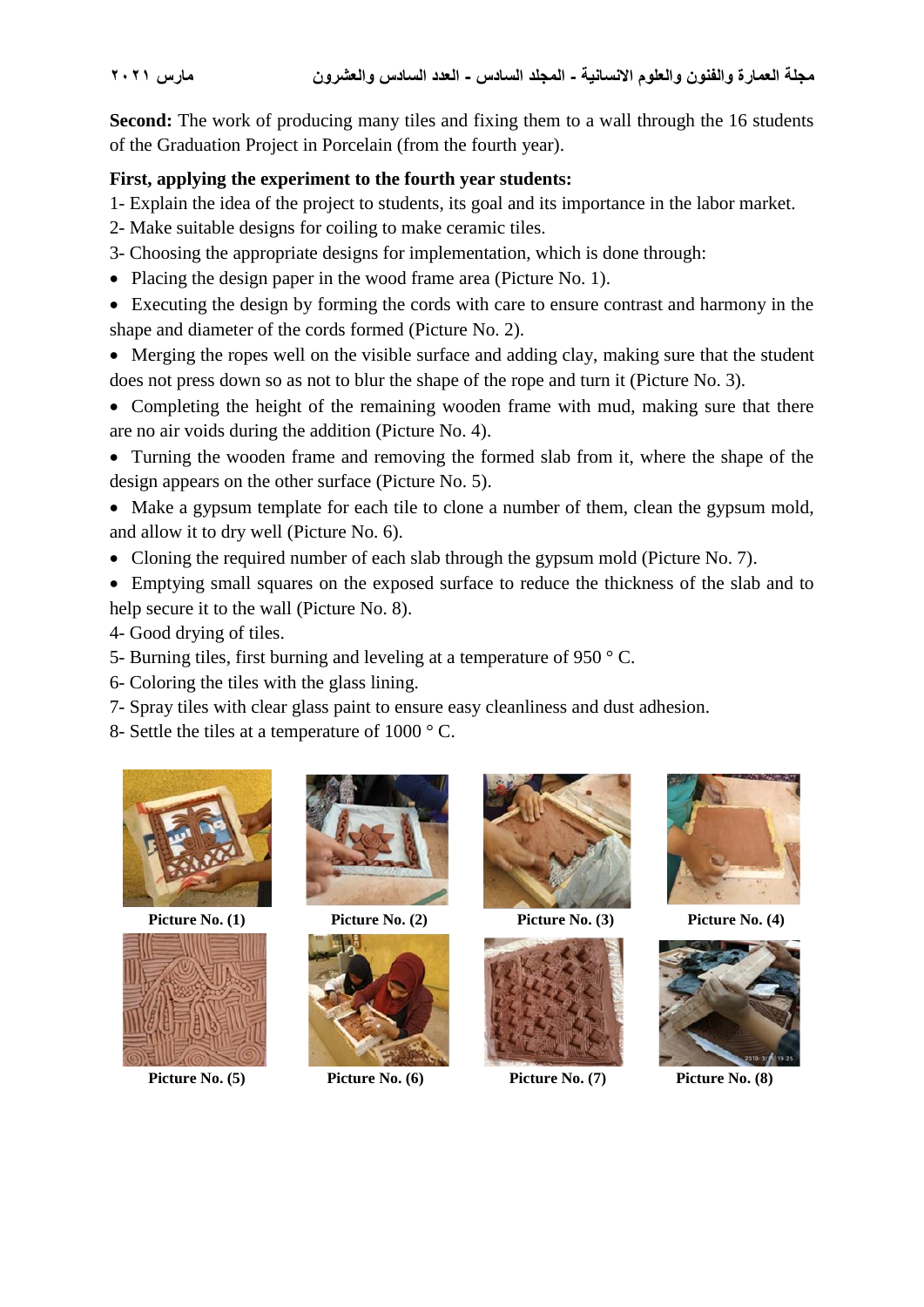**• Some pictures of the executed tiles (Picture No. 9)**





**Pictures of the final implementation and fixing the wall tiles in the Nubian Museum in Aswan (Figures 10:12)**



**(Picture No. 10) (Picture No. 12) (Picture No. 11)**

### **Results:**

The research goal has been achieved, which is enriching the wall claddings by forming ropes. By achieving this goal, it resulted in positive results for students, namely:

1- Students mastered the coiling through the ceramic slab, and this appeared in the implementation of designs inside the slab.

2- Students mastered the skill of using colored oxides and glass to apply to the surface of the ceramic slab.

3- Students gain the skill of making the ceramic slab and avoid the problems that arise during its formation and the stages of drought and fire.

4- Students gain a sense of teamwork and this is reflected in the results of the tiles.

5- Preparing students to work in the local market by acquiring the skill of forming ceramic tiles and how to employ them.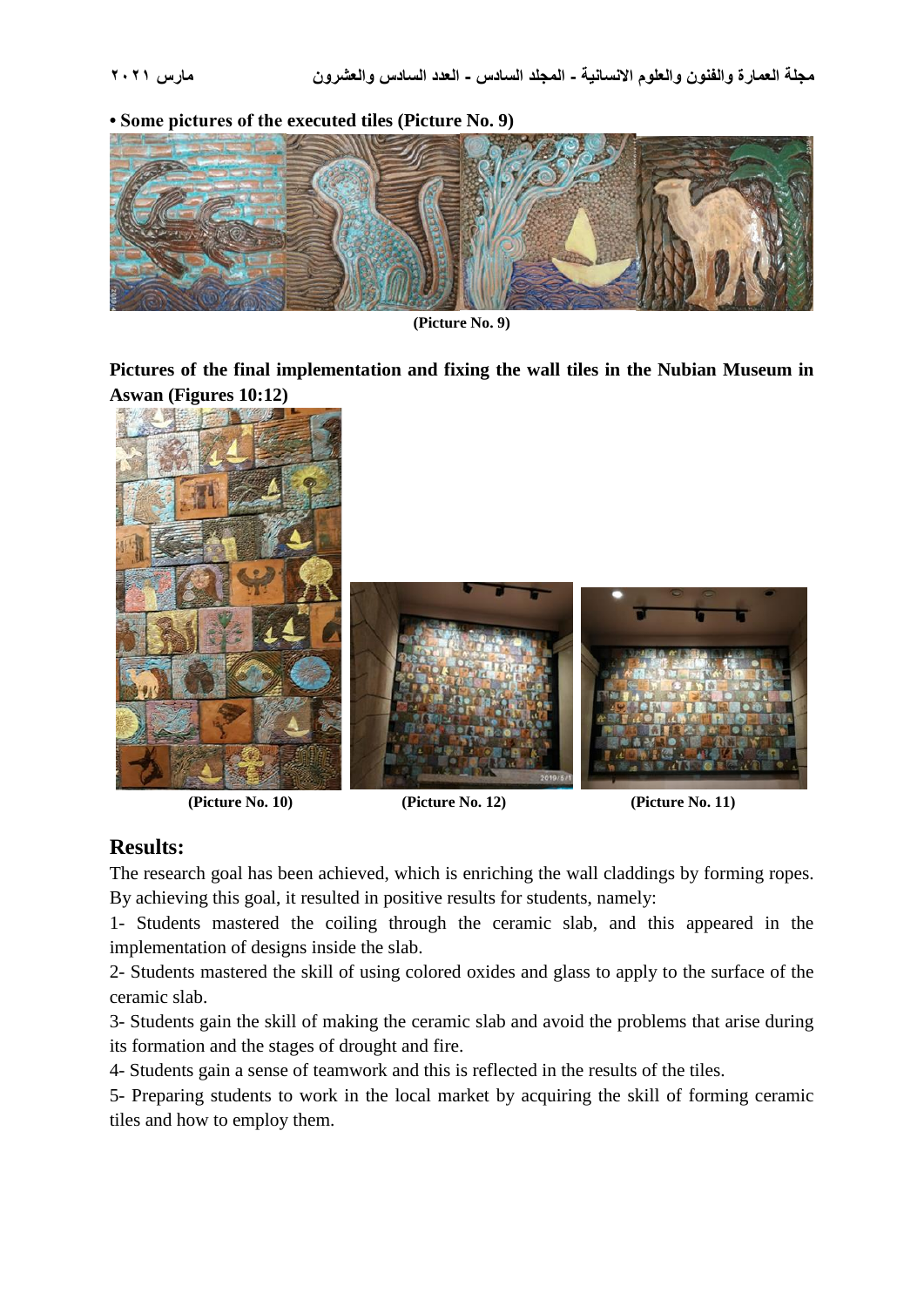# **Recommendations:**

1- Doing more research on ceramic tiles and diversity in the ways and methods of forming and employing them either horizontally or vertically.

2- Attention to making new, unconventional wall claddings.

3- Cooperation between specialists and ceramic companies to produce new, unrecognized, new wall claddings.

4- Opening new horizons for students through academic courses to help them work in the local market.

# **References:**

 Al Refaee, Ansar Mohamed Awad Alah, Al Osoul Al Gamaleya w A l Falsafeya Lelfan Al Eslamy, Al Mahad Al Alamy Lelfekr Al Eslam, Herneden, Fergenya, Al Welayaht Al Motaheda Al Amrekya, Bayrout, 2010

 Al Araby, Ayman Ahmed Afifi, AL Qeam Al Gamalya wAl Tashqelya l Onsor AL Khat w Ertebatathe Al Taberya fe Al Tasmem Al Nasgy, AL motamar Al Dawly Alkhames, Kolea Al Tarbya Al Naweya, Gamea Al Menofya, Al Talem w readat Al Aamal, 2017

 Hussain, Zykha Amen, Mawsouaa Yanabea Al Marefa, Hadarat w Ealam, Oman, Dar Degla, 2008

 Hamza, Mona Sayed, "Alboad Al Thaleth Le Al Gedaryat Al Zogagya Bayna Al Ebda w altatbeq fe Alemara Aldakhlya", Megla Alemara w al Fenoun w Al Eloum Al Ensania, Al Adad Altacea Ashar (2019)

 Khalifa, Rabea Hamed, Alfenoun Aleslamya, Al Qahea, Mesr, Maktabat Zahraa al Sharq, 2001

 Calipha, Rabea Hamed: Fenoun Al Kahera fe Al Ahd Al Othmane 1517- 1805, AlKahera, Misr, Maktabat Zahraa Al Shark, 2004

 Abd Al Barey, Salwa Youssef: Dor Al Balatat Al Khazafya w Al Zelal fe Al Moalagat Al Harareya w Al Gamalya Le Al Wagehat w Al Faraghat Al Dakhelya, Megla Alemara w al Fenoun w Al Eloum Al Ensania, Al Adad Al Rabea Ashsr, 2019

 Abd Al Barey, Salwa Youssef "Role of ceramic tiles and shades in thermal and aesthetic treatments of facades and interior spaces" journal of architecture and arts- the 14<sup>th</sup> issue-2019.

 Eissa, Sanaa Abd Al Gawad, Al Qema Al Beaya w Alteknologya w Al Eqtsadya Leblatat Al Waghat Al Khazafya, Al Motamar Aldawly Al Thany KolEya Al Fenoun Al Tatbekya, Gamea Holwan (2012)

 Eissa, Sanaa Abd Al Gawad "environmental, technological and economic values of facades ceramic tiles" a published research- the  $2<sup>nd</sup>$  international conference of faculty of applied arts-Helwan university-2012.

• English references:

 Frank and Janet Hamer: The Potter's Dictionary of Materials and Techniques, A&C Black. London, University of Pennsylvania Press. Philadelphia, fifth edition, p170, 2004

 Michael Hardy: Hand building, A&C BLACK. London, university of Pennsylvania press. philadelephia,2000

• Susan &Jan Peterson, the craft and art of clay: A complete potter's Handbook, Coleman and king limited , , [Laurence King Publishing](http://www.laurenceking.co.uk/books/bookdetails.php?isbn=1856693546) .new york,4th edition, 2003